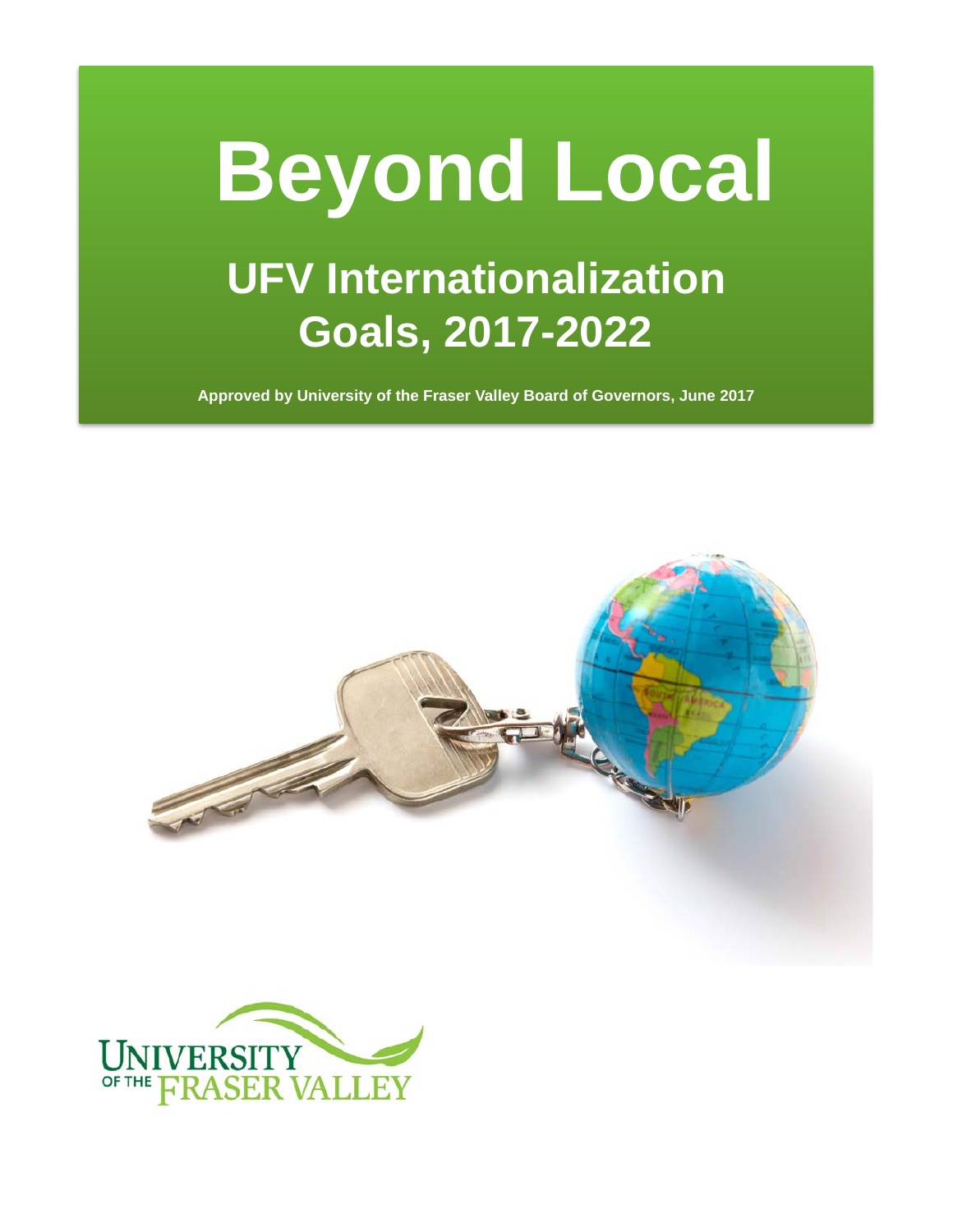## **Background**

In these times of increasing complexities around globalization, more than ever, institutions and communities need to be prepared to work within an international context. Indeed, both the Government of Canada and the Government of BC have released international education

strategies. (See sidebar.) To formalize and provide strategic direction to UFV's current internationalization efforts, in 2016, UFV formed a Strategic Planning for Internationalization (SPI) committee — a *think tank* working group — made up of key stakeholders from within the university. The members included students and representatives from academic, service, and administrative units. A full list of the committee members is captured on the final page of this document.

Canada's International [Education Strategy](http://international.gc.ca/global-markets-marches-mondiaux/education/strategy-strategie.aspx?lang=eng)

British Columbia's International [Education Strategy](http://www2.gov.bc.ca/assets/gov/education/post-secondary-education/international-education/internationaleducationstrategy_web.pdf)

To guide its understanding of UFV's current position on the internationalization spectrum, the committee worked from a prominent and current definition of internationalization put forth by Hans De Wit and Fiona Hunter as "…the intentional process of integrating an international, intercultural or global dimension into the purpose, functions and delivery of post-secondary education…"1. After an initial overview of internationalization efforts undertaken by UFV International, the group conducted a preliminary analysis of key UFV documents and plans – Strategic Directions, Education Plan, Strategic Enrolment Management Plan – to identify current internationalization priorities.

#### **Strategic Directions:**

"…provide the knowledge and foster the development of the critical-thinking, leadership, and practical skills that students require for employment, entrepreneurship, further education, and responsible citizenship locally and globally…"

"…is inclusive, welcoming, and engaging for all…"

"…embraces diversity, supports cross-cultural exchange, and promotes the respectful debate of ideas and views…"

#### **Education Plan:**

"Collaborate across boundaries"

"Develop local and global citizenship"

#### **Strategic Enrolment Management Plan:**

"By 2019 International Student Headcount should increase by 38%."

 "…expanding international aspects within the curriculum, professional development for faculty and staff, and opportunities for student mobility, including Study Abroad and international internships."

With these as guiding principles, the committee then discussed a number of topics related to internationalization at UFV and developed five goals that the university should pursue. Throughout these conversations, the role of UFV India — and the incredible opportunity that presents — was considered as an important factor in aiding the internationalization efforts of the UFV community. It is, therefore, important to note that these are pan-university goals, not goals limited to a specific location of UFV.

1De Wit, H., & Hunter, F. (2015). The future of internationalization of higher education in Europe. *International Higher Education, number 83*  (Special Issue 2015). Retrieved from<https://ejournals.bc.edu/ojs/index.php/ihe/article/view/9073/8180>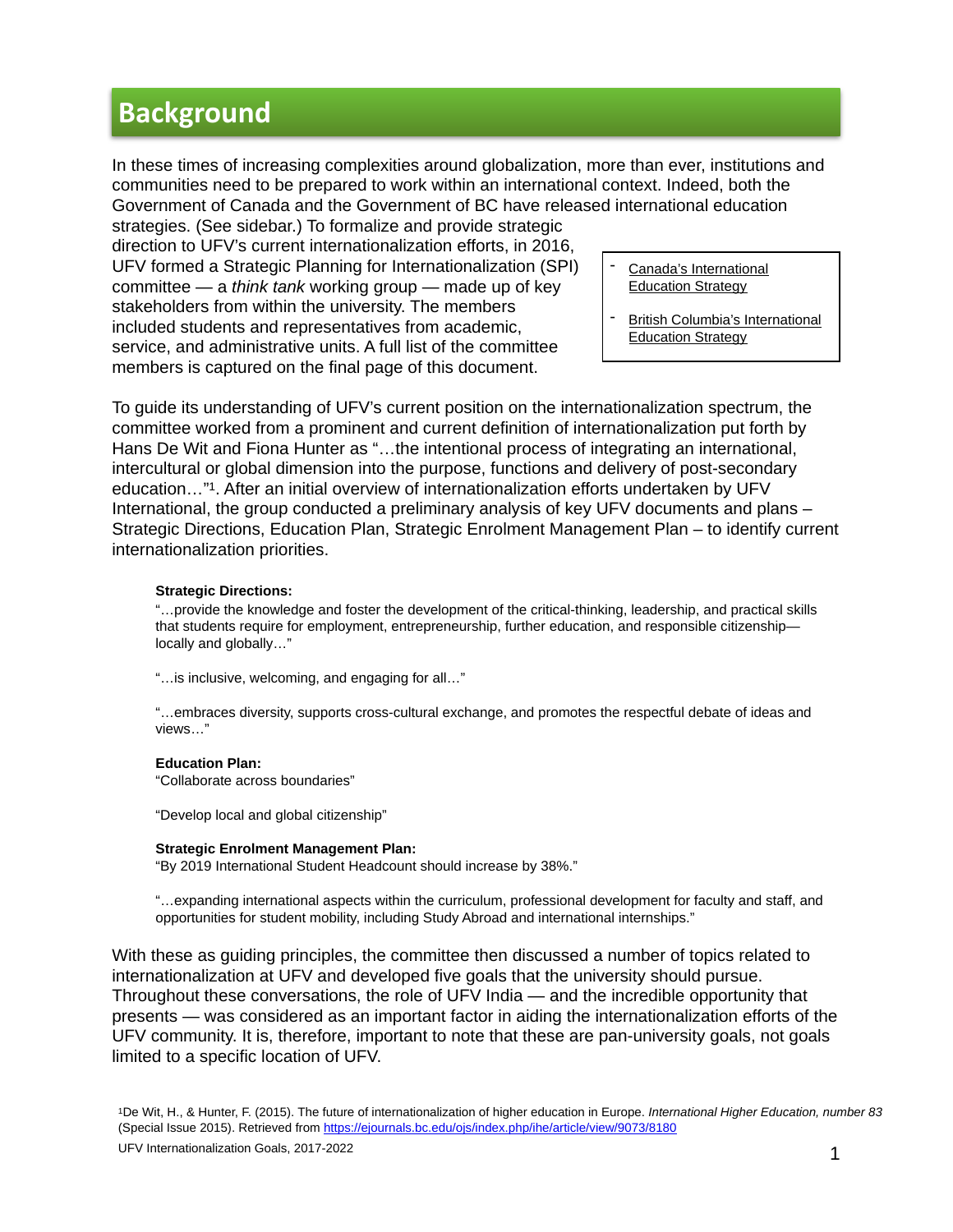# **Goals**

### **#1: Increase access to and participation in international mobility experiences.**

Recognizing the value of an immersive international experience, UFV will strive to promote international mobility – both semester-long exchanges and shorter-term programming. We will

do this by raising the awareness of the opportunities available, streamlining the process of credit recognition, and striving to remove financial barriers to studying abroad. UFV will encourage and support our faculty in developing collaborative relationships with faculty from partner institutions as a means of strengthening partnerships and increasing student mobility. We will also continue to support faculty members who wish to organize study tours or other international learning experiences.

### **#2: Expand the cultural diversity of the UFV community.**



UFV will continue to be a welcoming place for students, faculty, and staff of diverse backgrounds. We will aim to broaden the scope of current recruitment activities and promote the acquisition of intercultural competencies. With the student population, we will continue to promote events and activities that attract attendees from diverse backgrounds.



*As of January, 2017, number of countries represented in UFV's student body:*



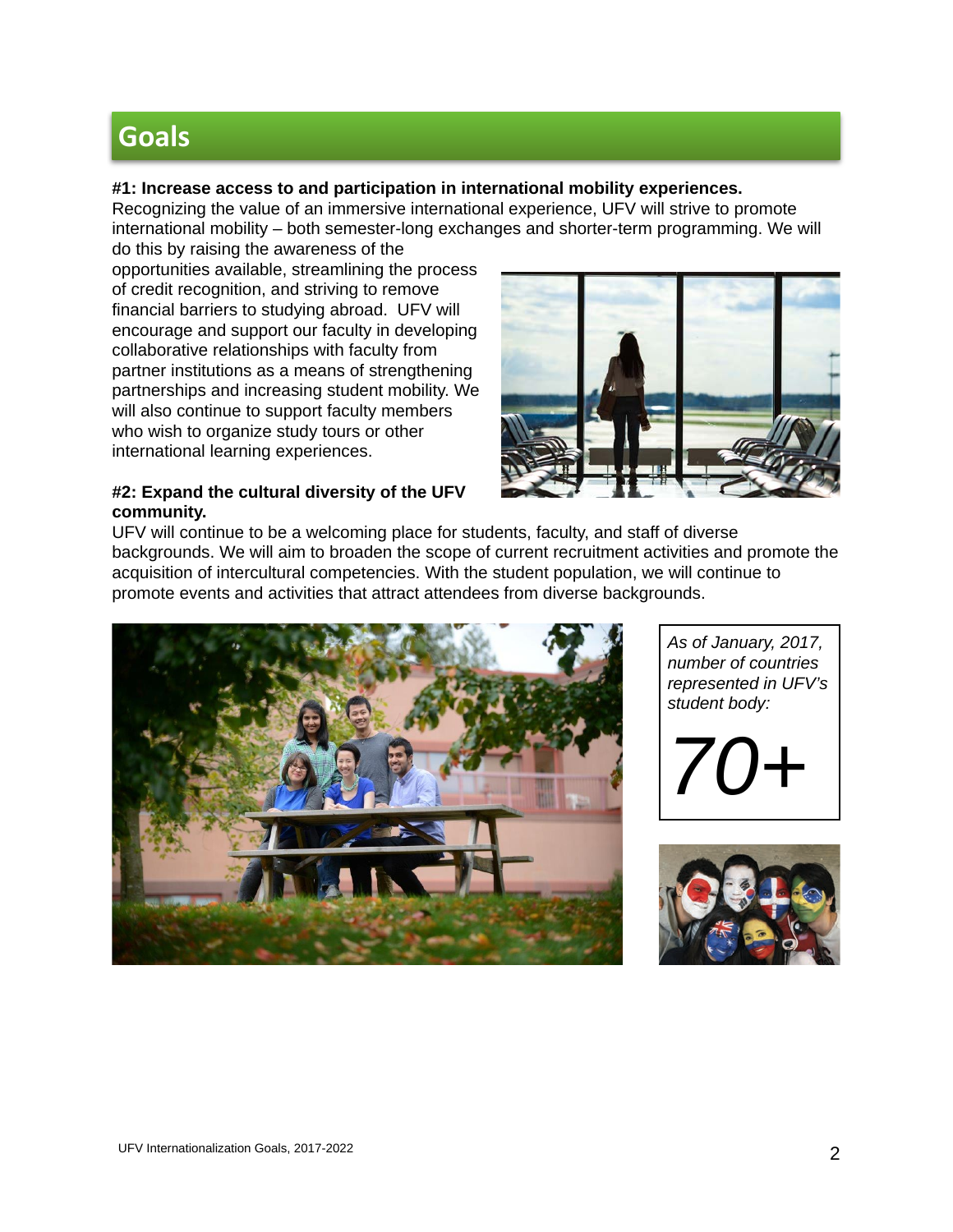## **Goals**

*[According to the AUCC's 2014](https://www.univcan.ca/wp-content/uploads/2015/07/internationalization-survey-2014.pdf)  [Internationalization Survey,](https://www.univcan.ca/wp-content/uploads/2015/07/internationalization-survey-2014.pdf) percentage of Canadian universities "…engaged in activities to internationalize the curriculum."*

*72%*

#### **#3: Design and deliver programs for a rapidly evolving global context.**

Throughout its history, UFV has become accustomed to change. The institution has changed, the community has changed, and the type of students we attract has changed. UFV will ensure that its programs — both at the curricular and co-curricular levels — are relevant in developing global citizenship. This could mean the inclusion of an intercultural element in programs. It could involve a modification of program structure to accommodate international learning experiences. It could also be achieved through the inclusion of international and intercultural content within specific course material.

### **#4: Provide services and an environment that foster a sense of belonging.**

UFV recognizes and honours the contribution that Aboriginal people have made − and continue to make − to our community. Just as the Stó:lō people welcome us, we must ensure that UFV's services and spaces are welcoming to people from a variety of backgrounds. With that in mind, UFV will strive to foster a sense of belonging in everything that we do — from the development of our teams, to the design of physical spaces, to the creation of our policies.





#### **#5: Support the development of strategic partnerships.**

UFV has the good fortune to have partnerships with a variety of institutions the world over. These agreements may involve student mobility, credit transfer, research interests, or other joint initiatives. Going forward, we will work toward an inventory of these partnerships and a database of opportunities so that departments can promote the relationships that best align with their goals. On both the local and international level, we will collaborate across boundaries.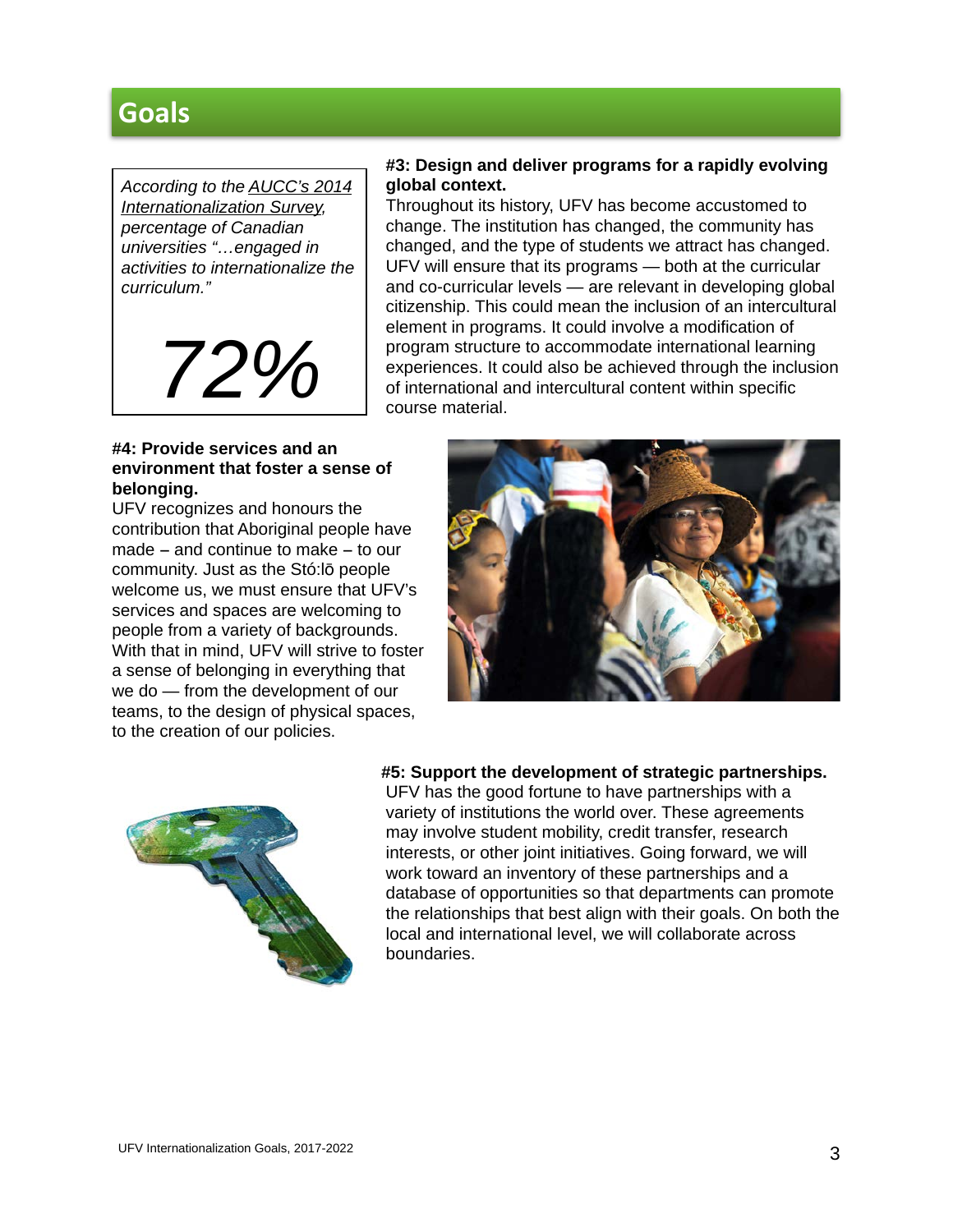# **Consultation and Approval**

Given the wide-ranging impact that international activities have across the institution, the committee felt that similarly wide-ranging consultation should take place. With that in mind, the draft internationalization goals were distributed and/or presented in the following areas between February and May 2017:

- College of Arts Council
- Science Faculty Council
- Applied & Technical Studies Faculty Council
- Professional Studies Faculty Council
- Health Sciences Faculty Council
- Access & Continuing Education Faculty Council
- Academic Planning and Priorities Committee
- Deans' Council
- UFV Administrative Council (Admin-Co)
- 2017-18 UFV Student Union Society Executive
- UFV India

Feedback during the consultation process was overwhelmingly positive. While the goals resonated well with all audiences, the conversations often focussed on the development of strategies and tactics needed to achieve the goals. For example, with respect to goal #3 (*Design and deliver programs for a rapidly evolving global context*), the idea of using technology to collaborate across boundaries was discussed. This could mean, for example, student interactions between participants in UFV International's Global Lounge and students at UFV India. The same could be said of faculty and staff collaboration. Once successful with our own international campus, this approach could be expanded to include other international partner institutions.

Following the consultation process, these Internationalization Goals were reviewed by UFV's Senate, which recommended approval to UFV's Board of Governors. UFV's Board approved the Internationalization Goals at its June 2017 meeting.

## **Next Steps**

As is the case with other institutional plans, the goals represent just the starting point. With this Strategic Planning for Internationalization process, the committee felt that next steps would involve the development of strategies and tactics within both UFV International and at the wider institutional level. One vehicle for accomplishing this is through the development of a standing committee on internationalization.